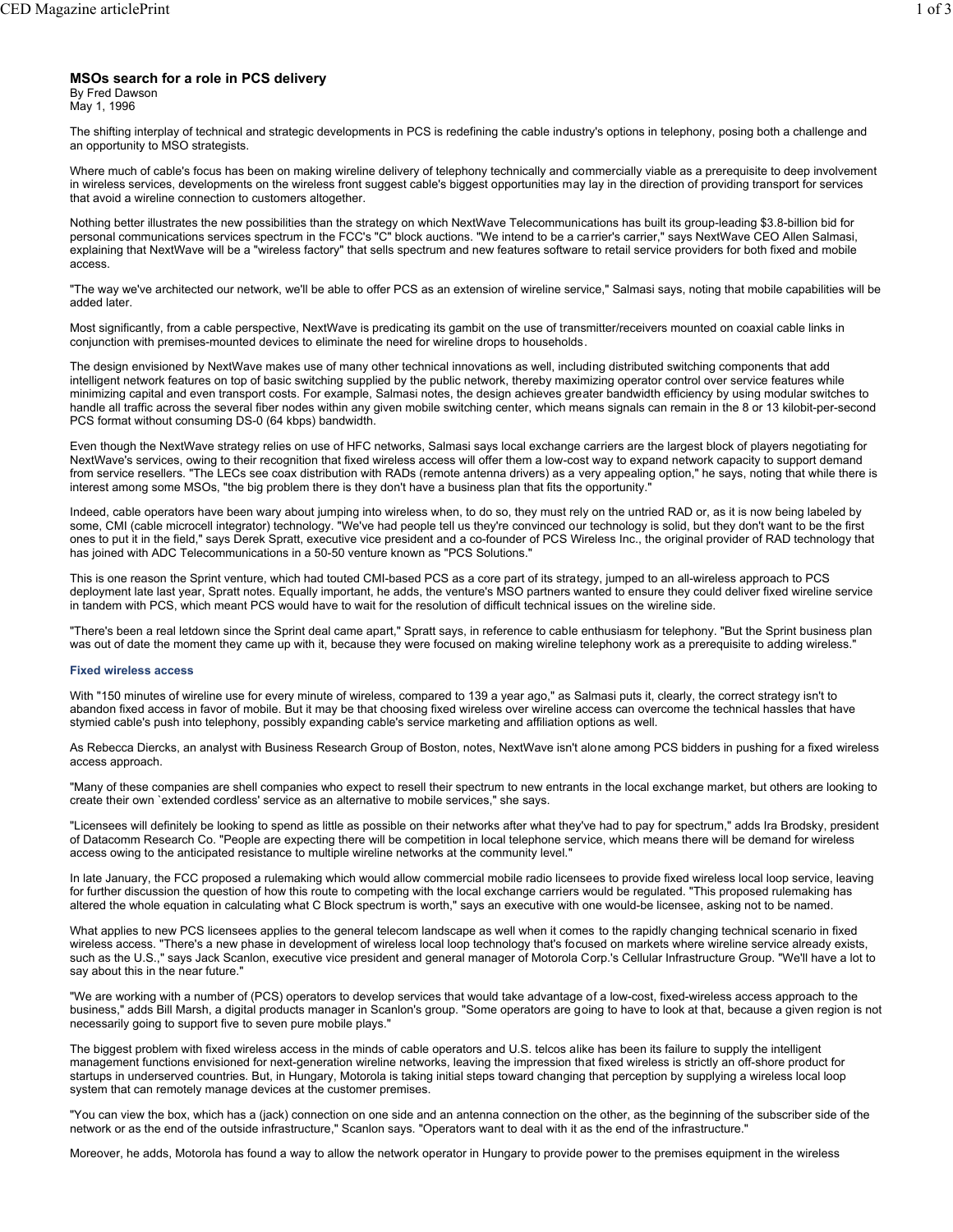environment, though he won't say what the method is at this point. In any event, he adds, customer-supplied power isn't a drawback in the U.S. the way it is in less well off countries, so long as there is reliable battery backup to ensure lifeline service in the event of power failures.

Another firm responding to demand for wireless access solutions is start-up Dynamic Telecommunications Inc. Based in Germantown, Md., Dynamic will begin producing intelligent wireless access units for digital cellular systems by June, moving to PCS spectrum interfaces as demand develops, says CEO Paul Kline.

Using such systems, operators will be able to communicate over the wireless connection to the home-mounted terminals to find out the condition of premises gear and power supplies and to modify service options, among other things. Says Kline: "There is nothing you can do to manage telephony over wires that can't be done in the wireless mode, so why not extend that capability all the way to the premises?"

# **The mobile side**

As market conditions encourage new thinking about wireless fixed access, the push for a cable-based solution on the mobile side is heating up again, owing in large measure to the problems PCS licensees are having in securing sites for their transmitters. Wireless trade publications and industry sources are reporting widescale procedural delays as municipalities begin to focus on the issues raised by construction of multiple PCS networks, in some instances, adopting new zoning restrictions, and in others, tying up the process while they weigh their options.

"The situation is only going to get worse when you consider all the PCS licensees in any given market who are going to be trying to get transmitter site permits," Spratt says. Perhaps most important for cable's near-term perspective on use of CMI technology, Sprint, after deciding upgraded cable plant wouldn't be available on a broad enough scale soon enough to support its PCS rollout schedule, has renewed its search for a cable solution in the wake of encountering unexpected problems in arranging for antenna sites throughout its territories.

"Directors from all 20 plus Sprint PCS markets are reporting zoning and leasing problems, often at sites where they thought they had it wrapped up," says a cable industry official, asking not to be named. Spratt concurs, saying, "They're reporting about 30 percent of the sites they'd expected to secure in '96 aren't going to be ready in that timeframe, and they're projecting it could go to 50 percent in '97."

A Sprint spokesman rejects such assertions. "We're making great headway in site selections, and our presentations before zoning boards are proving to be very fruitful," says Mark Bonavia. "We're very confident things will move at the pace we've set."

But Sprint is acting on the cable option with new urgency, setting up a test of CMI technology with Cable Television Laboratories and Tele-Communications Inc. in Lakewood, Colo. west of Denver. "There's an emphasis on using cable plant wherever possible," says Scott Burnett, project manager for wireless technology at CableLabs. "These tests should make it easier to determine the right approach in any given market."

Where, previously, Sprint and others had taken an all or nothing approach to using cable networks, now, the emphasis is on PCS system designs that would take advantage of upgraded cable plant in pockets within a market, mixing use of CMIs and tower- or roof-mounted transmitter/receivers in whatever arrays make the most sense. "A lot of cable systems are like the Denver system, where some segments are upgraded to state-of-the-art specs at 750 MHz with a lot of fiber, and others are still operating at lower capacity," Burnett says.

In addition to the field trial, CableLabs will conduct lab tests using a newly developed apparatus that simulates various operating conditions and types of cable plant to "determine where any given system falls apart," Burnett says. "That gives everybody a sense of what the tradeoffs are between upgrading cable plant for PCS or using standard transmitters."

The cable industry is looking at two categories of strand-mounted CMIs, one with power output at one-half to one watt, and another at 2.5 watts. The difference in radial coverage range between the two versions is about 900 feet versus 2,500 feet, depending on local conditions.

The Lakewood field trial will largely replicate what's already been done by Cox Communications in the San Diego area, Burnett says. The MSO's PCS operation, winner of a pioneer's preference license for the southern California major trading area, has begun commercial construction and recently completed its first calls over the new segment.

"Cox is very busy getting ready to launch services and doesn't have the time or resources to share its findings with the rest of the industry on a regular basis," Burnett says. "We'll be able to do that, plus we'll be operating in a different environment, which will broaden the industry's experience with variations in terrain and RF usage characteristics."

#### **New supplier**

Another factor contributing to the improved prospects for use of CMI technology in cable is the emergence of a second supplier in the field. Sanders Telecommunications, a division of Lockheed Martin Corp. with experience in CDMA (code division multiple access) technology for the military, has chosen the HFC platform as the most promising market arena for its move into commercial systems and is already delivering product for field trials.

"We realized there was going to be tremendous competition for cell sites in network buildouts by as many as six licensees per market," says Chris Cole, manager of marketing for telecommunications systems. "It's hard to imagine anybody would be allowed to put up enough towers in any market to support all these systems, which is why cable represents such a great opportunity."

Sanders officials also note cable makes a good fit for their technology because of CDMA's usefulness in overcoming the upstream noise problems of coax. "The spread spectrum waveform is designed to operate below the noise floor in the over-the-air environment, which allows it to get through the ingress in the cable upstream as well," says Michael Orr, program manager for CMI products.

In fact, notes CableLabs President Richard Green, PCS is a bit easier to accommodate over cable systems than wireline telephony, given the robustness of the spread spectrum CDMA signal. "The standard has been designed to noise specs that are tougher than the noise impediments in the cable plant return path," he says.

Sanders, which expects to move to full production for commercial PCS deployments starting in the third quarter, is in the market with production gear ahead of PCS Wireless, which will have equipment in production later in the year and should be first to market with a 2.5-watt power version of CMIs, according to Spratt. "We've delivered over 200 RADs in various (air interface) flavors, working with the cable industry to sort through the best approaches," he says.

"Lockheed Sanders focused on nothing but CDMA and so was able to get a product to market a little ahead of us."

But Spratt quickly adds that Sanders' entry is good news for PCS Wireless. "We look on Lockheed Sanders' entry as a positive thing, because it lets the industry know the idea has backing from another credible source," he notes.

It's only a matter of time before PCS providers recognize the advantages of using CMIs, says Bruce Crair, vice president and general manager of Cox of California PCS. "It takes less than a week to put in the CMIs to provide coverage equivalent to that of a macrocell," Crair notes. "It takes 12 to 24 months to do it with a macrocell transmitter."